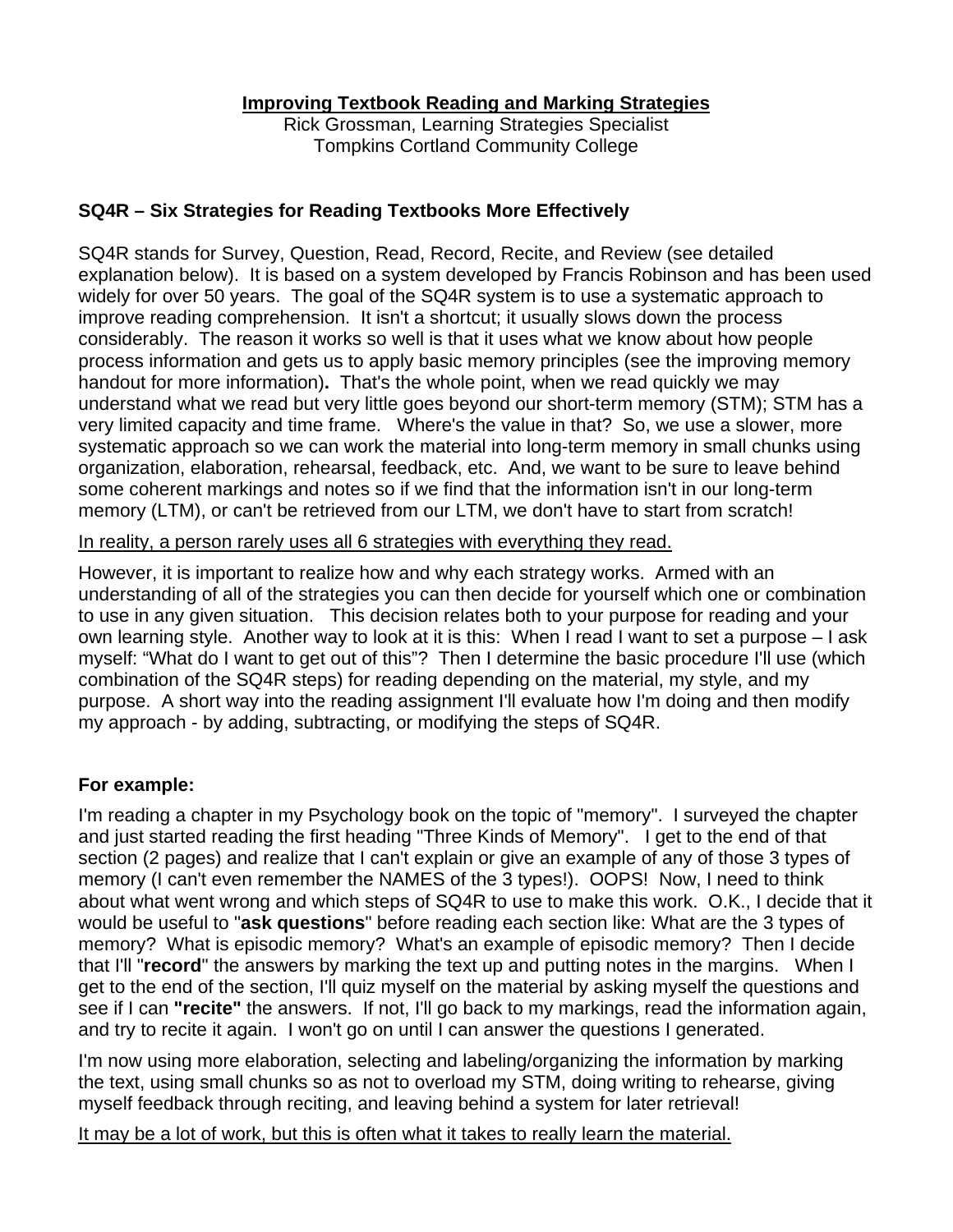## **A little on reading purpose:**

Sometimes, you may just need an overview of the text material before attending a lecture; other times, you may need to really learn all the main points and terms in the chapter. At still other times, you may need to read after the lecture, focusing only on the material the instructor covered in class. Your purpose for reading is vitally important and is determined by both your instructor's approach to teaching and testing as well as your own learning style. That is the primary reason to have SQ4R at your disposal, so you can adapt to the situation and your style. Figuring out how and when to attack a text in each new course is a key to success. You can get insights on the role the text will play in the course from looking at the course syllabus, talking to former students, asking a tutor, asking the instructor, and looking at quizzes and exams. (It is important to realize that the role of the text might be also be different for students with different learning styles and background knowledge.)

### **A little on using the chapter and text features:**

There are often chapter features, like chapter objectives, a summary by section, and review questions, which can be very useful in learning the textbook material. It can be useful to use those features in unconventional ways. For instance, you might want to get the "big picture" by looking at the summary, reading the objectives, or looking at the table of contents before reading the whole chapter. Or, you may want to read the summary portion for a particular section before and after reading that section. For "feedback", you may want to read one section of the text and then try to answer the review question(s) (out loud or in writing) related to that one section before going on. Or you could accomplish the same task by turning the objective for that section into a question and trying to answer it before going on. So, think about how you can use the text and chapter features (and, also the textbook Website, if there is one) to promote the rehearsal/feedback and retrieval of the textbook information.

## **Textbook Marking**

Textbook marking refers to anything you do on or near the text once you have identified something as being important to learn. It can be underlining, highlighting, coding (like boxing a technical term and its definition), simple labels (like "ex" and "def"), summarizing, outlining, charting, etc. Marking is vital because it gets you actively involved in selecting and organizing the information and gets you writing to start the rehearsal process.

Students frequently ask me about their highlighting: "Am I doing too much or too little, how can I know what's important to highlight?" etc. TOUGH QUESTIONS!

I ask them if they have thought what their purpose is for marking the text and how they would know if what they are doing works for that purpose.

Then, I say something like: "Of course, what you mark depends a lot on what role the book plays in the course and on your learning style". That comment always brings a sour look, one that usually tells me that they either think: a) I'm being a smart-alec, b) this is going to be too much work, or c) I don't have a clue but don't want to admit it.

Then, I really tick them off by saying that I think highlighting alone is pretty close to worthless!

Let me explain some of this. The purpose issue we have covered earlier. What you select has to be related to your best guess of what will be important to YOU in EACH class. So, there can't be a simple answer!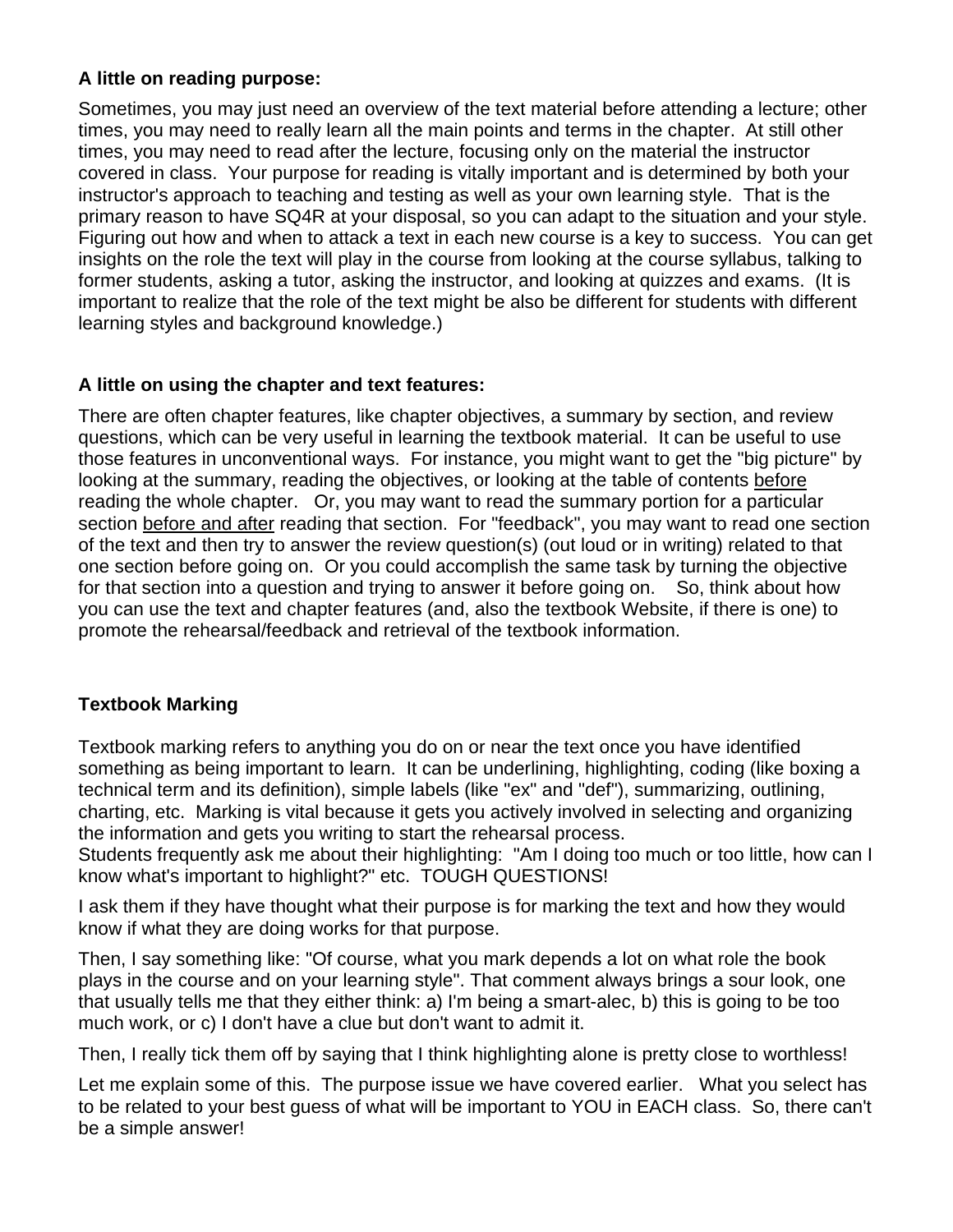Sure, we can talk about main ideas and patterns of organization. These are the basics of reading comprehension. Learning to identify them would be very useful in all reading (and listening) situations.

Let's go back to highlighting. Why do you highlight something? Because it's important, right? Right, highlighting tells you at some later point that the information was important. What it doesn't tell you is WHY OR WHAT MAKES that piece of information was important! This is a key - it is so much more valuable, both as you are reading and later, to indicate what made this worth marking. For example: did you find the definition of episodic memory? If so, don't just highlight it, write "def. of episodic memory" next to it. Or code it, along with all your other definitions, in green highlighter. Or box the term and underline the definition with a regular pen. Or write the term and the definition in the margin. All of these are more active strategies that identify what made the piece of information important to learn. You are selecting and organizing. It also makes it easier to do feedback and to check retrieval later on (just turn the label into a question and ask yourself: What is the definition of episodic memory?)

For many students, the greatest value comes from the process reading of something, identifying a label for it and then putting it on or near in some form. You can use the headings, objectives, review questions, summary, key words, etc. for clues to how to label the information.

For example: You are reading in your textbook about skin cancer - in reading terms we call this the "topic". Whenever you find something that seems important, ask yourself: "What point is the author making here about skin cancer?" or "What is important to learn here about skin cancer?" Is it the types or kinds?, the causes?, the treatments? the stages of development? Whatever it is, don't just highlight or underline it - LABEL IT! Then you can go back and use the note in the margin to ask yourself: "What are the 3 main types of skin cancer" and work that piece of information into your LTM! (And, if at some later point, you need come back to the text, you won't have to read the whole thing over to figure out what about skin cancer made you want to turn that section yellow!)

## **Some other tips and techniques:**

- Try to read one heading or sub-heading's worth of material before marking rather than marking sentence-by-sentence. This gives you a clearer picture of the main points and how the details fit together.

- Try to develop a consistent coding system.

- Use brackets of various types in the margins (with labels, of course) rather than highlighting or underlining whole sections of text. For example: The author defined the term "boycott" and then gave a one-paragraph illustration of Rosa Parks and riding the bus... You could put a bracket next to the whole Rosa Parks paragraph and label it "BOYCOTT EX. - ROSA PARKS"

- Write margin markings in complete points and include numbers when appropriate (you'll be glad weeks later when you return to the text). For example: 3 types of memory, 6 steps in the information processing model, 12 memory principles, 4 main causes of the Civil War.

- Write markings as questions. For example: What are the 6 steps in SQ4R?